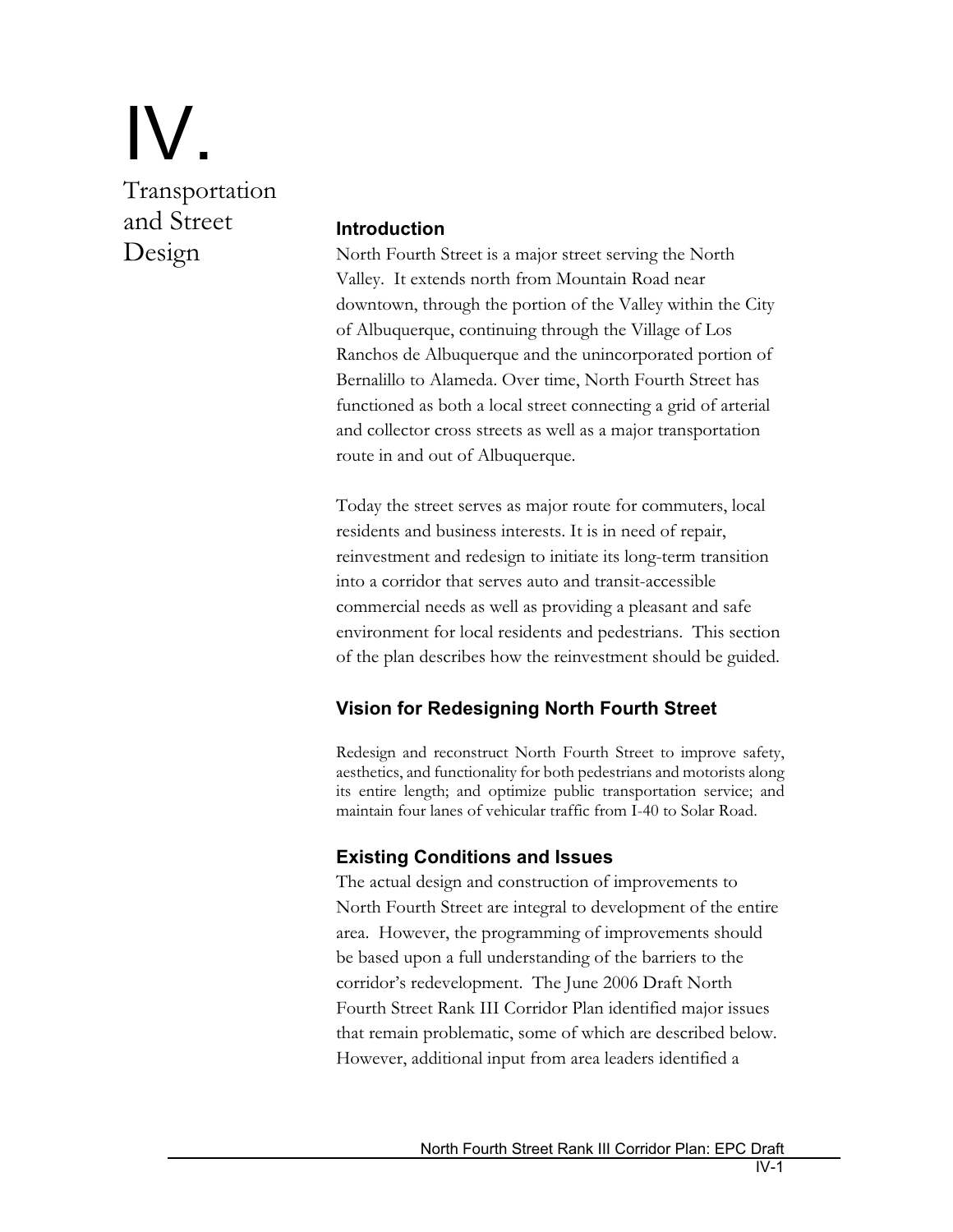framework to implement reconstruction of the street, tied to private redevelopment together with public investment and on-going public involvement.

#### **Findings of the 2006 Study**

The findings of the North Fourth Street Redevelopment Study include the following:

Traffic volume varies along the approximately four-mile stretch of North Fourth Street considered by this plan. According to 2005 figures from the Mid Region Council of Governments (MRCOG), traffic flow varies from 9,000 vehicle trips per day to 28,000 trips per day depending on what portion of the street the counts were taken. They were lowest on the southern end and highest at Griegos. However, overall traffic had not increased substantially on North Fourth Street from 1994 to 2004.

West Side traffic contributes approximately 50% of the vehicles on North Fourth Street according to MRCOG. The agency's modeling analysis that was generated at a network level estimates that West Side traffic is southbound in morning peak traffic hours and northbound in the afternoon peak hours. Crossings occur equally between the Montano and Alameda Boulevard bridges.

North Fourth Street and North Second Street are "paired streets" that are relatively close to each other. Their connectivity allows drivers to choose one or the other to reach the same destination. The paired streets carry roughly the same volume of traffic north of I-40 even though the capacity of North Second Street is greater.

Turn lanes and on-street parking vary along the corridor. Four moving lanes are available north of I-40 and two lanes exist south of I-40.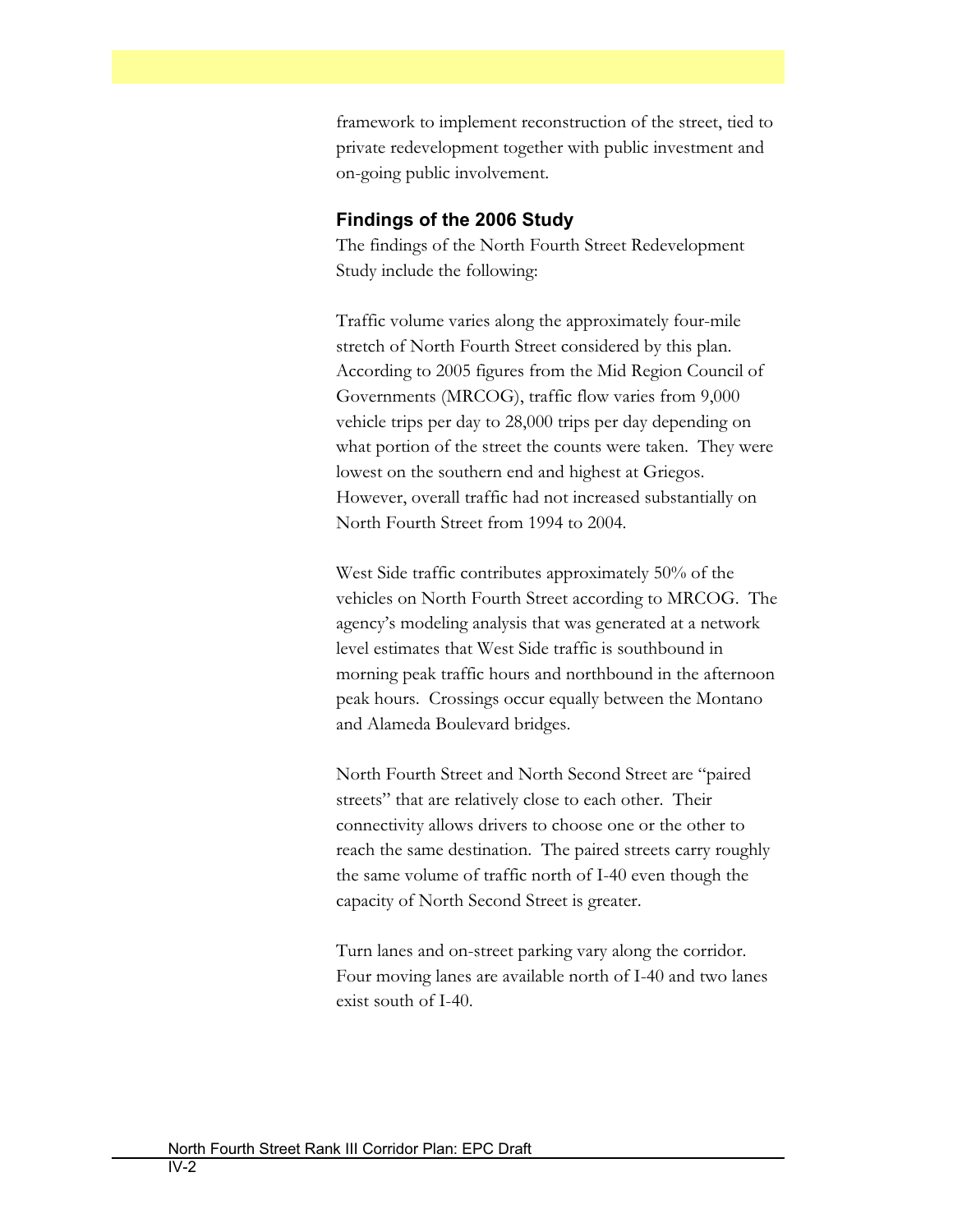# **Key Conditions**

Other conditions found on North Fourth Street are:

- 1. Some sidewalks are crumbling or not even paved
- 2. Sidewalk links are missing along the corridor and on a number of side streets in adjoining neighborhoods
- 3. Obstructions in sidewalks include power poles and other utility installations
- 4. ADA compliance issues exist due to obstructions in sidewalks and crosswalks



*Curbs are broken and crumbling in many places along the street* 



*The sidewalk is not ADA compliant and the foundation is crumbling.*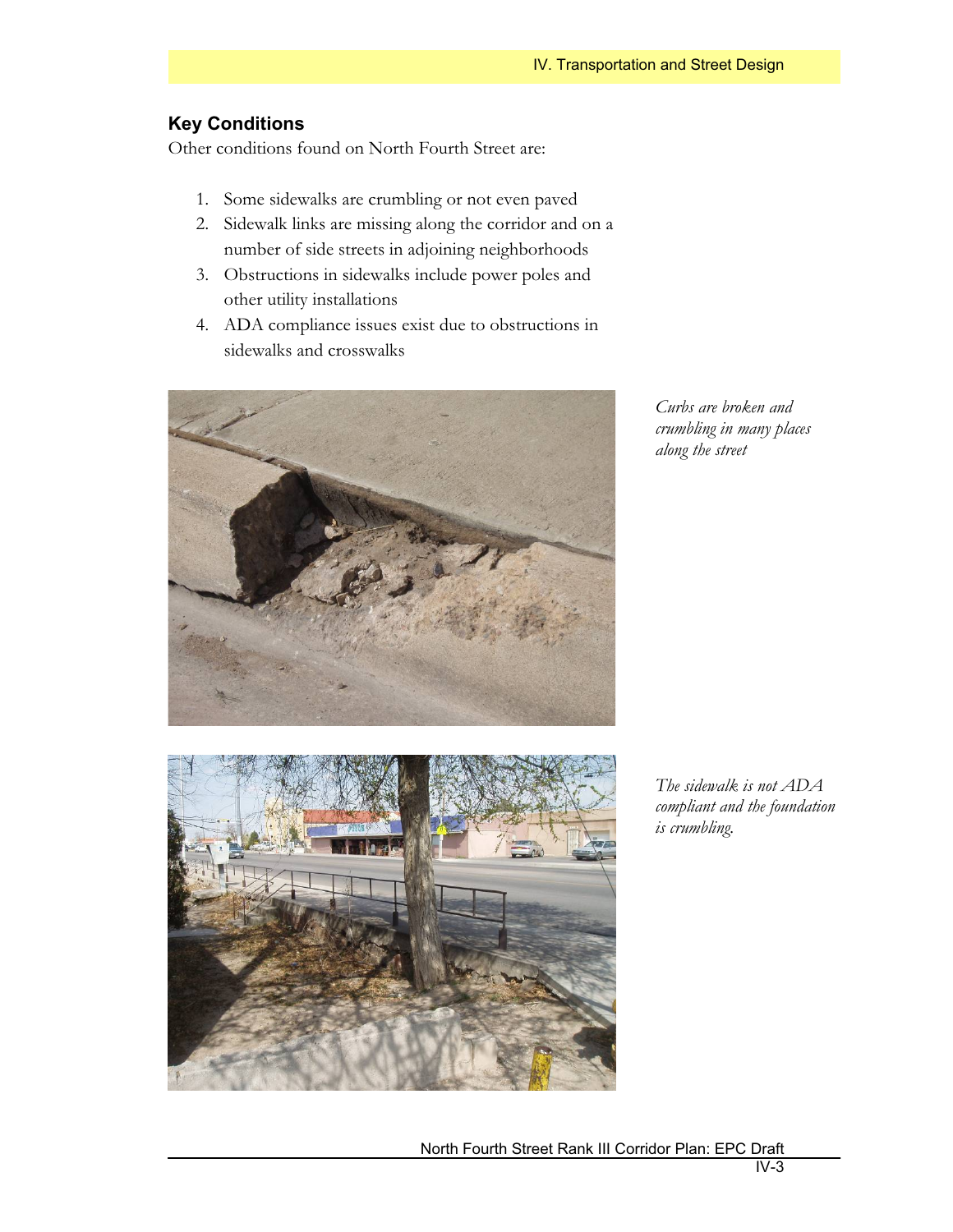*The location of the utility poles makes pedestrian access virtually impossible.* 



In some instances, the varying widths of the street itself are a problem. The rights-of-way widths are as little as 55 feet in some areas and as wide as 200 feet in others. As a result, some sidewalks are only a few feet wide and/or obstructed in many blocks. In other areas, the street may provide greater capacity than necessitated for vehicular traffic creating the possibility of increased speeding violations and traffic accidents.

Additionally, both sides of the street have several driveway pads, which can make it hazardous for cars to enter and exit the street. Also, the driveway pads slope at varying slopes and are of differing widths causing pedestrians to walk on uneven surfaces for some distance. At best, the surface of the street and sidewalk is inconsistent adding to a sense of unpredictability for pedestrians.

Public feedback about the conditions outlined above resulted in a process to correct the problems. Paramount was the decision that a set of value statements should be adopted to guide the street's design and construction. Secondly, additional data and information was needed, such as an engineering study, before additional programming of the street's reconstruction could occur.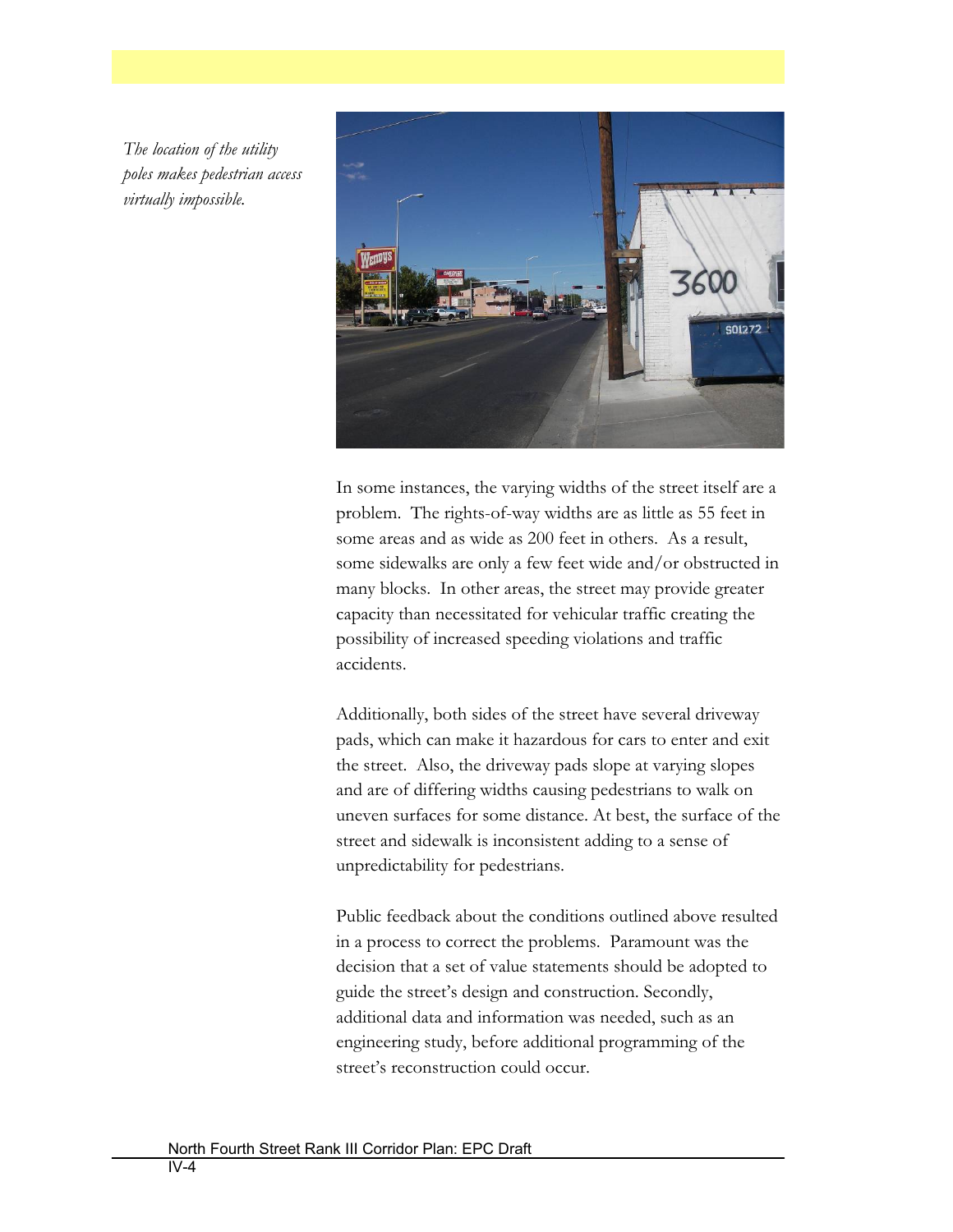#### **Steps to Alleviate Conditions**

To guide the street's reconstruction the following value statements should be adopted:

#### **A. Design Principles**

The redesign of North Fourth Street shall:

- Emphasize and ensure the safety of all street users, including pedestrians, motorists, transit riders and trucks
- $\bullet$  Create a highly walkable, livable and distinctive place within Albuquerque
- Create a roadway friendly to various forms of transportation and commerce
- Provide a supportive environment for urban revitalization and private investment conducive to high-quality, convenient access for vehicular traffic and parking
- Enable high-quality, time-competitive, reliable and safe public transportation service
- Enable high-quality, convenient access for vehicular traffic and parking
- Ensure that local businesses can continue to ship and receive deliveries by truck
- Maximize opportunities for landscaping throughout the corridor

### **B. Design Parameters**

The North Fourth Street Corridor Plan recognizes the differing conditions along the corridor. Opportunities to enhance the street for pedestrians should be programmed using the following design parameters in the public right-ofway from I-40 to Solar:

1. Maintain four lanes of traffic and sidewalks on both sides meeting ADA requirements. Within the areas of limited ROW, inside traffic lanes may be narrowed to allow for safety and pedestrian enhancements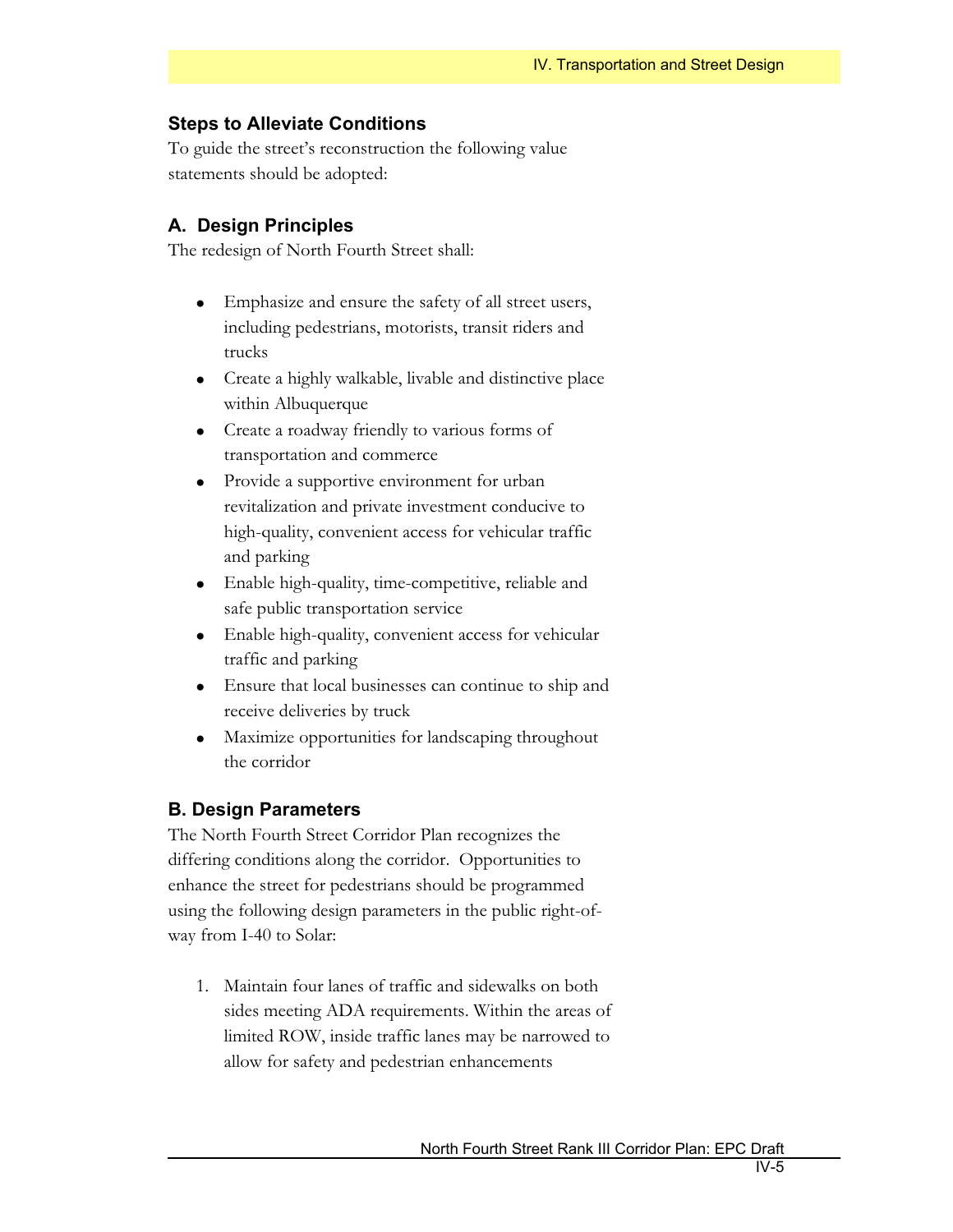- 2. Create the very best pedestrian environment and automobile/transit access with four lanes of traffic north of I-40 and two lanes of traffic south of I-40
- 3. Increase the Right-of-Way (ROW) to add sidewalks wider than ADA requirements including buffers
- 4. Widen the Right-of-Way (ROW) where necessary by acquiring property and/or negotiating easements
- 5. Increase the ROW to add landscaped medians, onstreet parking, pedestrian crossing refuges, other pedestrian enhancements, and turn bays

# **C. Design Standards**

1. Reconstruct both sides of the street to create a streetscape consistent with the following minimum design elements (See Concept A below):



F*rontage zone (2.5') Pedestrian zone (14') Furnishing zone (8') Curb zone (.5') Parking or Bus Shelter or Bulb-out zone (8') Including tree wells where possible 2 Travel Lanes (10.5' outside and 9.5' inside each) Raised Median/Turn-Lane/Refuge (12')* 

### **The minimum ROW required would be 118'**

North Fourth Street Rank III Corridor Plan: EPC Draft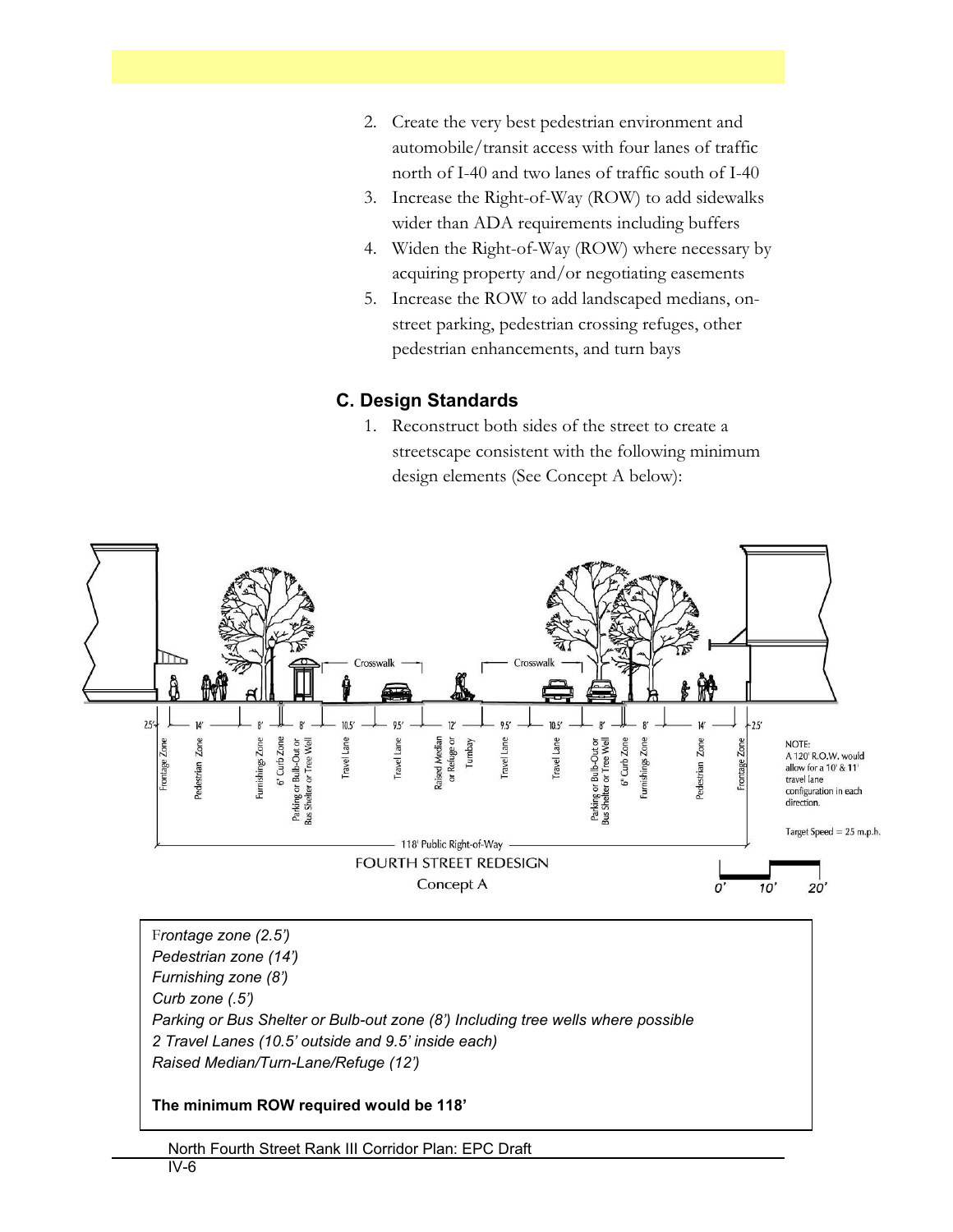

Optionally, where necessary, the following variance may apply (See Concept B below):

*Pedestrian zone (6') Furnishing zone (3') Raised Median/Turn-Lane/Refuge (10')* 



- 2. Construct safe and highly visible pedestrian crossings, approximately every 1/8-mile
- 3. Install pairs of local bus stops approximately every 1/8 mile
- 4. Install Rapid Ride stops at major transfer points and development nodes
- 5. Bury power lines on both sides of the street or route to new utility ROW
- 6. Provide pedestrian-scaled street lighting along the entire length of North Fourth Street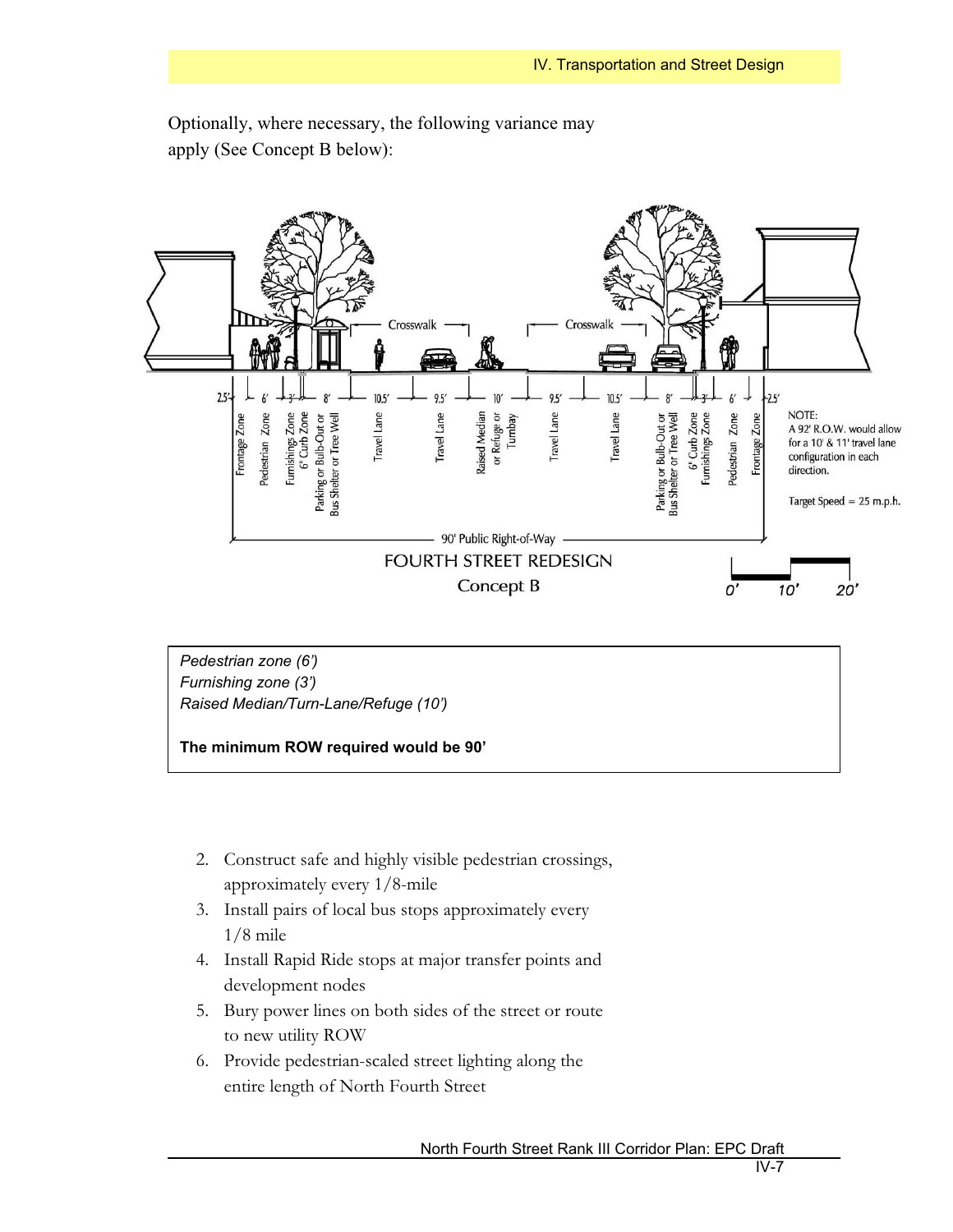- 7. Create greater connectivity to adjacent side streets including providing circle-back routes in the first block off of North Fourth Street
- 8. Allow on-street parking to substitute for allowable off-street parking; allow and encourage shared parking and minimize curb cuts
- 9. Provide left-turn breaks and left-turn lanes in medians. Consult fully with adjacent owners about median and median break placement
- 10. Provide significant landscaping in medians with pedestrian refuges
- 11. Install pedestrian shade structures and low water use trees at frequent intervals without interfering with signage
- 12. Ensure that landscaping is high-quality, meets "green" standards and is sustainable
- 13. Recognize that Fourth Street south of I-40 holds distinctly different development opportunities than the area north of I-40

#### **Recommendations**

An important element of the street's reconstruction is the requirement that an engineering study of the entire corridor be conducted. An initial engineering study should encompass at least 30% of the requirements for complete construction documents and adopt the Design Principles, Parameters and Standards outlined in this chapter. The study will aid in the further design and reconstruction of the street, as implementation phases are planned.

### **Engineering Study**

The engineering study shall:

- Evaluate any conflicting parameters and design standards and suggest alternatives
- Explore options to modify the roadway to avoid condemnation costs
- Consider, in areas of limited ROW; that inside traffic lanes may be narrowed to allow for adequate pedestrian amenities